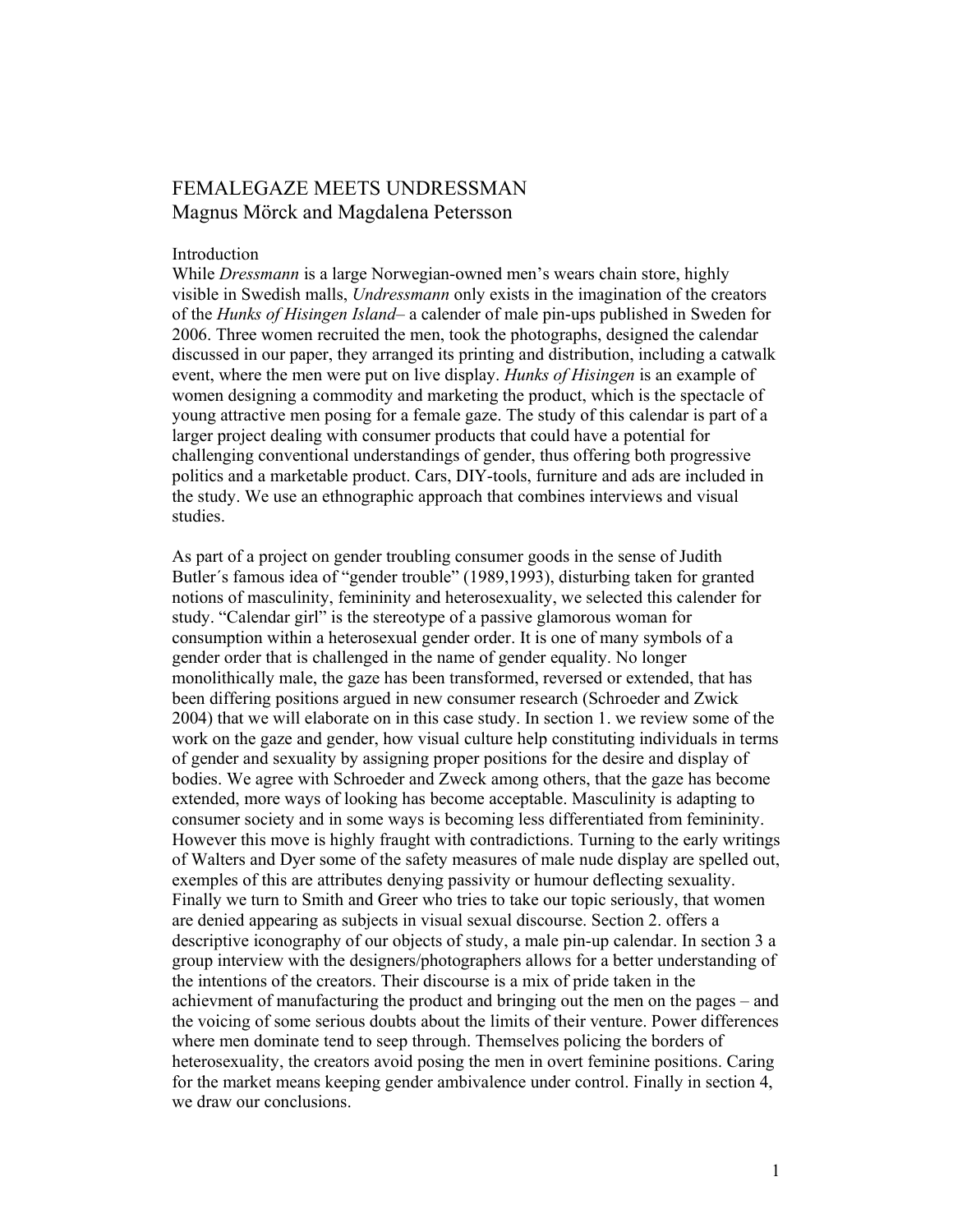## 1. The gaze and the implications of masculine spectacle

The concept of the gaze is variously defined within different research traditions the root meaning implying a power relation, not just the neutral visual display . Gazing takes place in a setting, both being the outcome of power differences and taking part in creating them (Schroeder 2002). Representations of bodies is a recurring theme in the visual culture of consumer society; in advertising, sports, cinema, tv and pornography often idealized human figures help reproduce norms, sell products or serve as objects of enjoyment. Power differences around gender have been seen as created and reinforced by turning women into objects to a male gaze and in classic psychoanalytic film theory cinema was declared to be a male viewing apparatus (Mulvey 1992/1975). Looking meant being active and masculine, while being looked at was considered passive and feminine. This idea works well to explain the prevalence of attractive female bodies in advertising, entertainment and cinema, but it also tends to mask difference and change. For more than a decade critical writings on bodily representation has become sceptic about this very simple view (Schroeder and Zwick 2004, Edwards 2006). The change was brought about both by a feminism turning to post structuralism, becoming more interested in difference and contradictions – and by changes in visual culture. In film theory lesbian and gay experience provided different forms of spectatorship from the simple binarism of male/female (Sturken and Cartwright 2001:93). Studies of black spectatorship also challenged the idea of a gaze solely tuned to gender, the gaze was also constructed through race and class or the exotic positions of the colonial gaze.

These theoretical changes are obviously dependent on highly visible, but somewhat elusive changes in contemporary commercial cultures and the general cultural discourse. In the 1980s there is often claimed to have occurred a change in the visual field of consumer society, with Calvin Klein´s male underwear advertising leading the way (Nixon 1997, Bordo 1999, Jobling 1999). There was a new discourse on self improvement, materialized in gyms and fitness activities, both for men and women (Tasker 1993). A kind of gender equality seemed to appear through the markets and consumer desire. Gay men had also become more visible and using a more masculine style derived from workwear the display of physically attractive masculinity became more of an accepted activity also among the straight men. Consumption became more open to heterosexual men, new life-style magazines showing the way, also attracting researchers in the new field of critical men´s studies (Crewe 2003). Nixon (1997) argued for a differentiated understanding, pointing to two tendencies in looking, one possesive, and the other more fluid, identifying and becoming similar to the body pictured. The spectacle of male physical beauty seemed to have contradictory implications, opening up areas for enjoyment in consumption, making homoeroticism less taboo, but not necessarily making men and women more equal in terms of power. Patterson and Elliot (2002) sums up the change, making the most of it, calling it a turn from a body for use to a body for display, making acceptable the previously taboo desiring gaze at other men. Arguing more cautiously, Schroeder and Zweck (2004? maintained that rather than being reversed, the gaze had become extended. There seemed to be many more and ambivalent positions to gaze from, but also an affirmation of inequalities in terms of masculinity and femininity, of race and class. Our own contribution in closely linked to this understanding, to point to possible changes, but also to their limits.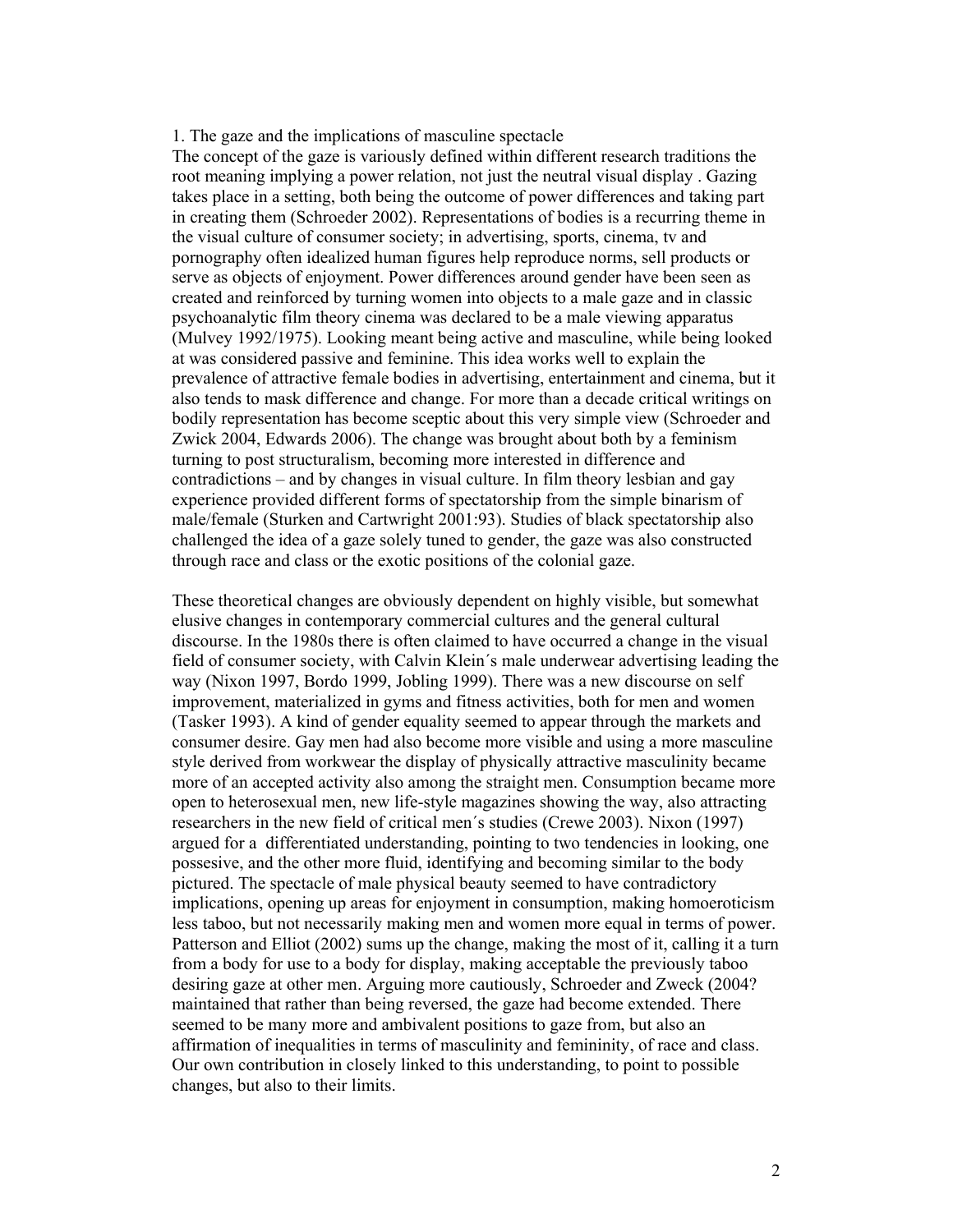Writing in the 70s Barbara Walters (1979) comments on the first male models posing naked in ads, noting that on the whole this worked because it was new, the men used radiated a reassuring masculine image which proved to the spectator that this reversal of the gaze only implied a knowing joke. There has been no lack of pin-ups for women, only they have rarely undressed, Walters wrote, pointing to film stars and the popular music artists from the 50s and on, Elvis and Jagger. Since full male nudity was unacceptable this visual genre would have to depend on fetishes, naming: leather, denim, tattoos, uniforms, motorbikes, all which proclaim masculinity.The first actual frontal nude male pin-up appeared in a feminist paper in 1970, and the idea was picked by Cosmopolitan that ran a centrefold of macho movie actor Burt Reynolds. Playgirl was a magazine that printed male-pinups regularly, carefully selecting the props of guns, skis or motorcycles to preserve the masculine aura. To Walter the males marketed to women were a lot less seductive than the homosexual counterparts. They were absorbed in their own activities, not out to serve the spectators. These are thoughts that recur i Richard Dyers (1982/1992) text on the male pin-up to which we now turn.

Social norms tell us that men look and women are looked at, which means that the objectification of the male is a violation of hegemonic visual codes. Dyer argues that there are techniques that take care of this violation and make the images more acceptable. The man often looks away, his mind visibly preoccupied by more important matters. While the female pin-up may look down to show modesty or smile invitingly, the male counterpart will stare back at the onlooker, trying to deny the subordinate position of being put on display. Dyer argues that the conclusion that being looked at is passive (or that looking is more active) is faulty, since it takes activity to pose and prepare for pictures that are consumed in a moment, without much strain. But that is beside the point because the coding of passive/active in relation to looking tend to be fixed strongly in the reverse direction. If men are to be active, then a docile positioning must be avoided.

The second instability is the relative powerlessness of the posing person which seems to contradict male relative superiority. Passivity is compensated by using props or tense muscles that promise future activity or a readiness to act. In Dyers argument, even when seemingly relaxed, the male pin-up will show taught muscles to prove readiness for activity. Which leads us to the third and final instability: the revealed penis is inevitably a disappointing attribute of the nude male. To compensate for this lack the male pin-up is searching for an excessive look, typically hardened jaws or clenched fists. Dyer´s idea of the three instabilities of the pin-up is still highly persuasive and it will be applied in our iconography (we of course acknowledge that Dyer´s "rules" are often overstepped, see Jobling 1999:151).

Within second wave feminism the scepticism about the possibilities of commodified male nudity delivering anything positive to women has been massive. According to Andrews (2003) a frequent response to pornography for women is that tables are turned and 'gender trouble' caused by men being made into the object of the female gaze: "The purchase of porn magazines by women makes a statement. It affirms their sense of themselves as sexual beings; it dislodges and questions any perception of women as sexual objects, replacing this with a script of women as sexually active. This kind of statement does not really need to be made repeatedly and hence, unfortunately for the publishers, establishing a regular readership for these magazines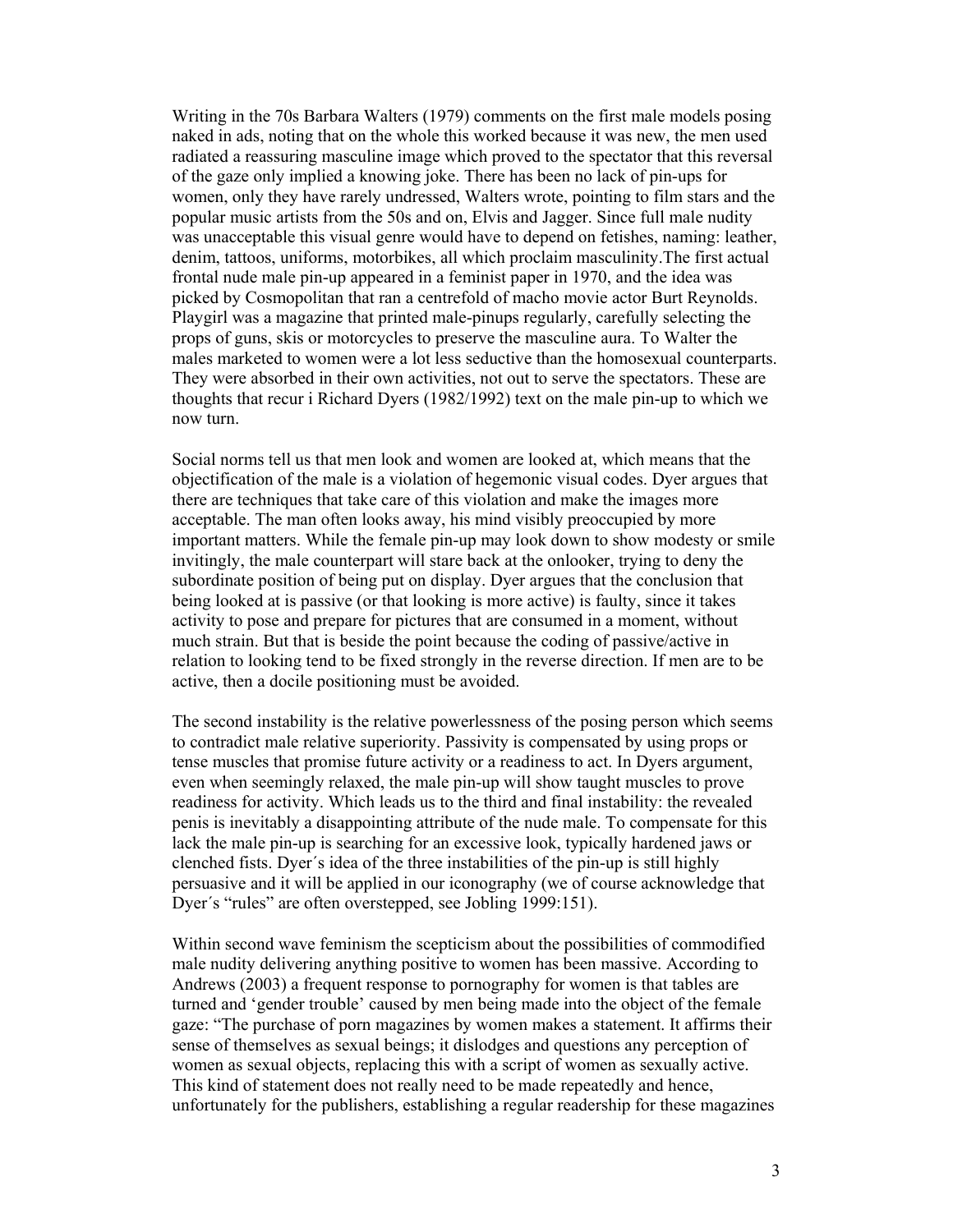was not viable. When the first editions came out, they were a 'novelty', groups of middle-aged housewives handed them around to each other laughing and joking about the images, discussing the relative anatomical merits of various males. The texts lent themselves to this kind of consumption, having a somewhat tongue in-cheek style, although as a polysemic text they were open to a number of readings." Another contributor to this line of writing is Clarissa Smith (2002). According to her, commercial entertainment for women involving male nudity, such as the Chippendales, appear to draw on certain aspects of feminism's claim to equality for women; women can also enjoy looking. It is often argued, says Smith, that this is however just capitalism at work and the male body is subject to the same conditions of commodification as the female body – the desire to maximize profits means that anything goes as long as somebody makes money on it. Smith has noted that many commentators of the Chippendales see the profitability as a problem that detracts from their possibilities as revolutionary texts. Male striptease is seen as something that creates a false belief in its progressive potential. Smith thinks that rather than to dismiss these entertainment forms, we should look at why they are popular and how meaning is generated around them. It is not impossible to think that they offer some women a resisting space, and recognizing that would throw doubt on the more traditional theoretical discussions of capitalism's role in the production of 'commodified' sexualized products which stress the repetitiveness, the sameness and the supposed regressive effects on those products. It is within this theroretical context that we move on to the pictures.

## 2. The iconography of a male pin-up calendar

We now leaf through the first five months of the calendar *Hunk's of Hisingen*, where the three feminist designers wrestle with the iconography of this genre and its particular expectations. All the pictures are well lit, and without shadows or odd croppings. The cover establishes the area, an aging industrial city, quite possibly an allusion on the Sheffield that figures in the Full Monty. Most of the men, in the age of 20-30 are manual workers, one is a student and a few pose as artists – of the masculine expressive kind, not like intellectuals.

January. A bearded young man with rasta-coiffure is lying on his back in a heap of second hand clothes, Martin is a solidarity worker of a large helping venture. He looks straight into the camera and is posing with his arm lifted, disappearing behind his neck. The armpit is not shaved, a strong and unfashionable statement of spontaneous nudity

February. A young industrial worker is posing with two babies in his arms, beard and long hair give him the look of a religious figure. With a bare chest the round heads of the babies seems to indicate breastfeeding. Erik is a nurturing male, but not meek: behind his foot a can of beer is visible

March. Ludvig is a student, visibly attributed by a lap top and a compendium of photocopies on his knees. He is actually wearing a dress and strikes a feminine pose, legs folded to the side under his body. We are invited to meet his gaze from above, which makes him look submissive and gentle, looking up above the somewhat scholarly glasses.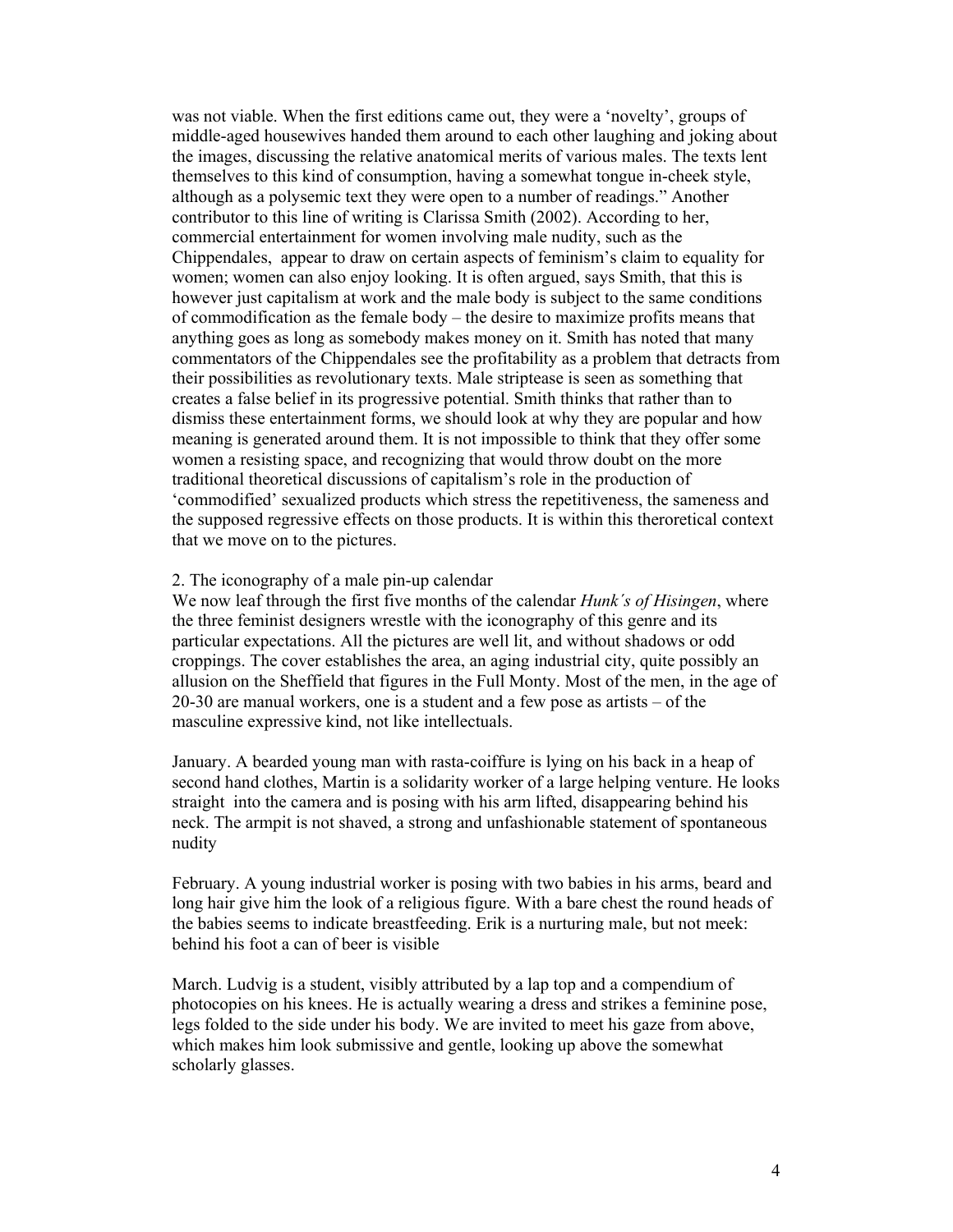April. With legs far apart and the torso leaning low, Granath supports himself on boxing gloves, naked except for a suspensor, smiling behind black glasses. The picture is shot against the blue sky, criss-crossed by red-painted iron beams, a pointed pattern that comes back in his facial hair and Rasta hairdo. Boxing marks him as aggressive, but the gloves are kept in a passive position.

May. Micke is lying on the stairs of an old wooden house, whittling away with his carpenters knife on a piece of wood. He is a round guy, with full beard and long curly hair. The torso is naked, like most of the hunks he is wearing jeans and shoes – that show that he belongs outdoors. Right behind him is a heap of litter, a beer can, a packet of cigarettes and boxes of snuff, which still seems to belong to this guy who looks clean and fresh.

The hunks are individualized and made to look like different personalities. They are more than posing bodies for consumption, all have different qualities and capabilities that are clearly communicated: nursing babies, playing music, boxing or painting. All have carefully selected artefacts to provide clues to their roles or personalities. The working class/bohemian profile of the models makes *The Hunks of Hisingen* a parody of an ongoing marketing campaign by the Swedish fashion house  $M O$  that regularly decorates the public space with attractive looking models with clothes for young people in the middle price range, the models often having typical middle class professions. It has already been pointed out that the *Hunks of Hisingen* calendar is no mere reversal of the traditional girl calendar concept: the men are really admired and cherished for being unique individuals, have all kinds of competencies. Still they are being made fun of in a gentle way. Feminine attributes are used sometimes, for instance in gestures like the classic upraised arm and naked armpit of the pin up. There are postural quotes from rock-n-roll photography, nudity is shown, but in most cases with masculinity underlined, for instance tense muscles bring out the message. A guy by the sink, washing dishes holds a brush close to his sex, covered by a feminine apron. Still managing to look masculine and in control, the brush represents a humour that does not denigrate its victims. They are gently made fun of, but not shown anonymized or objectified in any exploiting way. The point here is that women are allowed to enjoy men visually, but strictly on terms where the men determine the conditions of display.

All the male figures are pictured frontally; no one is showing the back or his bottom, which must be significant in more ways than one. They are not fleeing or turning away but, but open to communication. In contrast to female pin-ups there is no anonymization of the faces by fore shortenings, no faces are distorted by the head leaning backwards, a common pose for female pin-ups which reduces individuality. Heads bent backwards also suggest openness to sexuality: mouth and nostrils, the openings of the faces show better. These are bodies on display, but they are also closed off, not available for penetration. Perhaps this is something that signals that the men are for heterosexual women, not for gays

### 3. Delivering eye-candy to the consumers

If one of the starting points was to show alternative ways of being successful, the other was to investigate whether it would be possible to photograph men in a nice or sexy way. Would it make a difference that the photographer is a woman? One important aim was to offer women a way of creating female spaces by pinning nude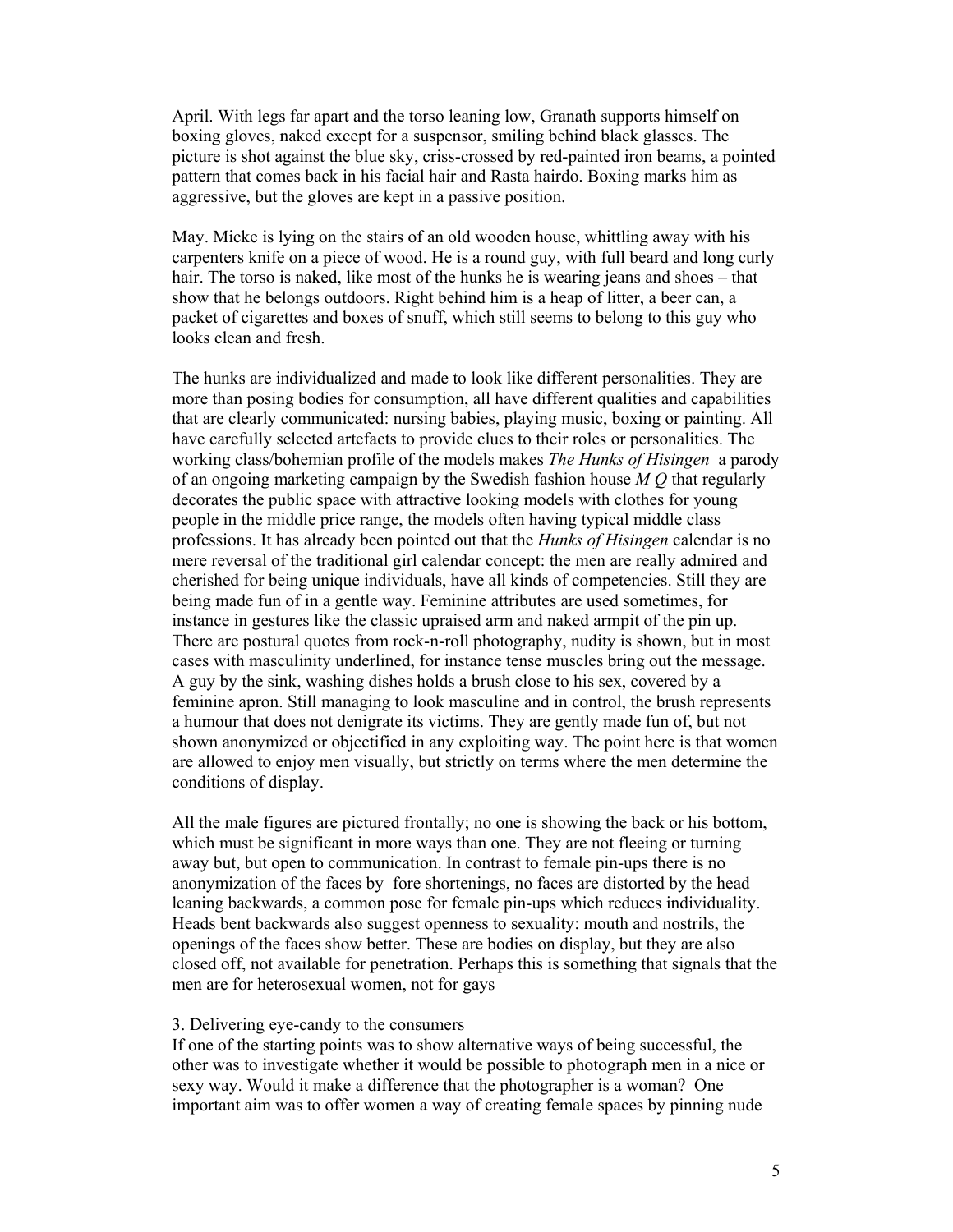men up on the wall at work, the way nude calendars with women are associated with certain men's work places. Women in women's work places also should have, as they say, some 'eye candy' during their coffee breaks. This aim, however, turned out to be more complicated than the designers had. Costumers were complainng about the looks of many of the models, they weren't good looking enough, didn't embody the hunky expectations, and above all, weren't 'male enough'. Most likely, a more straight forward calendar, without an inherent critique of male, middle-class ideals in mainstream advertising, would have been more successful. People interested in equality matters are the ones who bought the calendar, says one of the designers, the other two however want to emphasise the 'eye candy' perspective more. Women aren't socially allowed to say straight out that they 'want something nice to look at'; calling it subversion and humour is more accepted, they thought.

Nudity and skin in advertising has often been perceived of as problematic by feminists. The most common approach, and the solution practised by legislation against gender stereotypical advertising, is that nakedness is a problem, when it is overtly sexist or topically uncalled for, and such nakedness shouldn't be allowed. In this case, the approach is contrary to show more male nakedness to balance up, as a way of acknowledging female visual desire. Women are otherwise not called into being as desiring, sexual subjects in the language of advertising, according to such an explanation. The discourse of images, such as Dressmann´s, denies women the possibility to enter into subject positions from which they can enjoy the pictures (Hall 1997). From such a perspective, the calendar project makes feminist sense; it is about reinstating women as sexual subjects. But at the same time, as we will discuss, it risks reinstating a heteronormative gaze, it takes heterosexual desire for granted, and risks stereotyping gender identities further (even though Mr. March is wearing a dress).

One comic aspect of the calendar is that it represents popular ads that everyone recognises, though in an incorrect way. It makes fun of the very essence of the MQ and Dressmann ads, men's clothing as a means for homosociality and smart clothes for successful, beautiful people. It was important to the designers to reverse the MQ and Dressmann ads in the right way. To show their own models in a disrespectful manner, would have confirmed the success story of the MQ doctors and celebrities. Humour is important, they say, it has to be fun to look at, and challenging at the same time. It's very important that the models are happy with what they do, that they are part of the discussion. 'We don't decide for them what to do, we discuss and agree on something they feel represents them and that they like'. The three designers don't completely agree with each other. One of them wants to emphasise the 'eye candy' perspective more. She says that it is important that it's not just fun, they should also be good looking. 'You are supposed to look at them, it's eye candy. It should appeal to women; women want to look at attractive men'. This is important to her, displaying men as body is the political/critical essence of the calendar.

The designers didn't like that some of the models wanted to improve their bodies before they photographed them. They encouraged them not to go weight lifting, because they wanted to show them the way they are, like an unspoiled natural masculinity. Men have a more relaxed relationship to nudity, they believe. Male nudity is not necessarily sexual, it can be understood in a naturalist tradition, uncomplicated and uncultured. Female nudity, on the other hand, is too infected by culture's eroticising representations that it carries with it too many problematic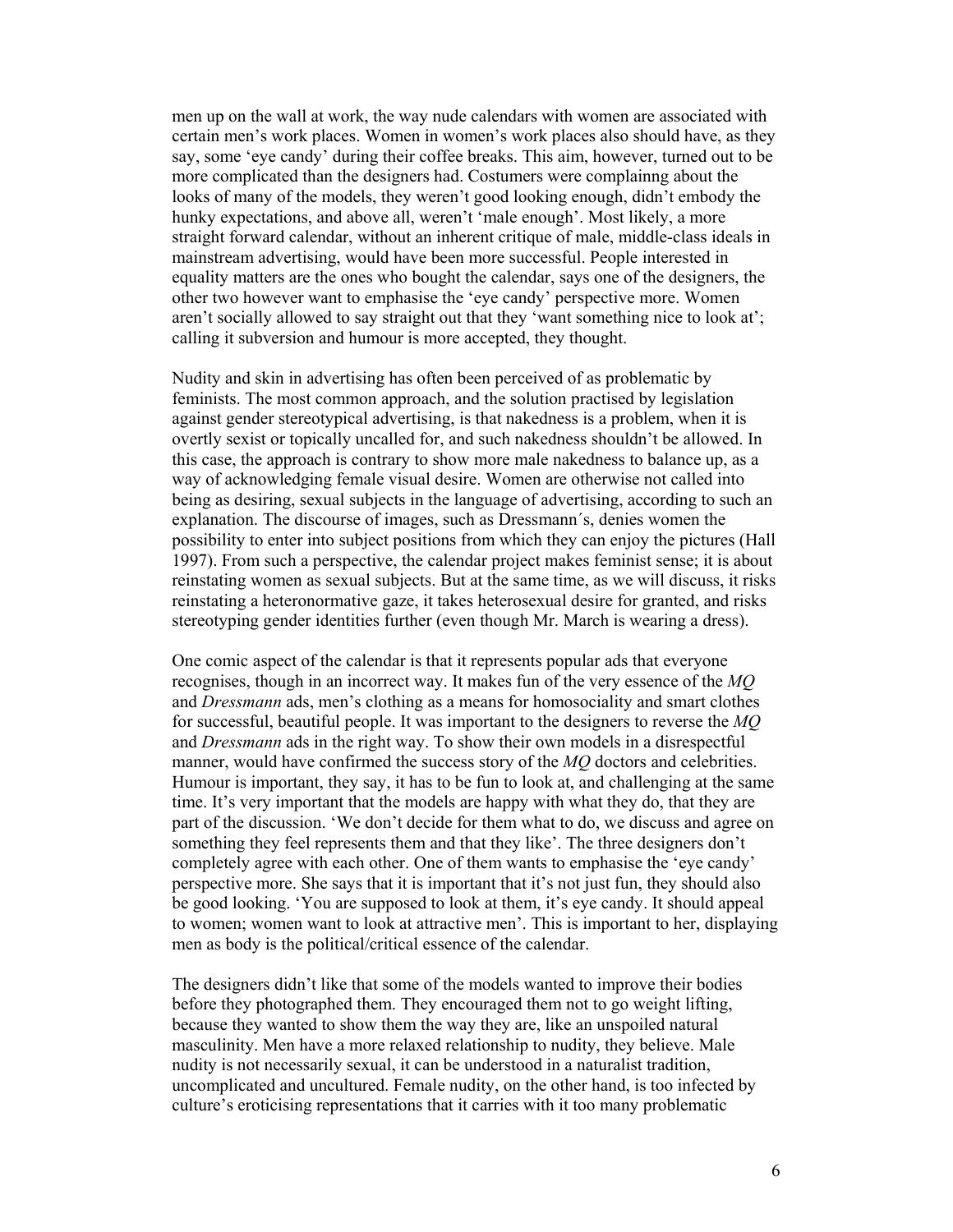perceptions to be portrayed in an uncompromising manner. The Calendar Girls, we add here, built on those women being middle aged, a category not usually allowed occupying visual space in erotic calendars, and to show young women would be more difficult while maintaining a critical ambition (see Andrews 2003).

Many young men have asked the designers to try and have a 'chubby' model, men who themselves have been above average weight, and the model that came closest to fulfulling this was very popular. The image hence reflects the wish to portray men 'the way they really are', with an appreciative, loving, heteronormative gaze, building on representations of men as natural, honest, yet comforting, and of course of large men, as teddy bears. A compromise concerns manipulation of pictures. This is associated with mainstream advertising and believed to create false worlds. In two of the pictures they did however manipulate a bit, they erased some chest hair and 'bits sticking out in the wrong places'. This was motivated as respectful and moralistic and as part of displaying the models in a more dignified way. Even a straight forward technical thing, like visual manipulation, commonly associated with mainstream anorectic models, and non-progressive values, could hence not be reduced into an absolute division of good or bad.

The different images awaken different values. Older men like the dad image, says one of the designers. To them it represents something important in their lives. They identify with the image of the dad, they who took a greater part in their children's lives compared to what their own fathers did. The design team also have experienced, they say, that women prefer men with a firm male identity, and the images with a slightly more androgynous content, have not been very popular. For the designers, this has its explanation in gender structures and is problematic from a commercial perspective, to be able to sell one has to balance between critical, and… not too critical.

The designers believe that giving men compliments about their looks also is a way of making gender trouble. Men have a need to be appreciated for their bodies, a need that doesn't get satisfied because of conventional gendering, where men are mind, and women body. It's a way of acknowledging men as bodies, and the female gaze, as sexual. One of the designers exemplifies this by saying 'when I said to Micke, oh God, your hair is beautiful, you're,… you're Goldilocks, he just said, 'okay', and after a while he said, 'no one ever said that to me before'. 'But he really does, Micke Carpenter, he looks like an angel'. Golden locks and an angel face are normally feminised, but here it isn't at all used to question his masculinity, on the contrary. She also likes the image of him, where there is a space where one could come and cuddle up beside him, he is so cute. The designers have detailed conversations about body parts of the models, like when they erased hair on one's chest. This can be made sense out of in terms of a nurturing female role/version, the woman nurse/mother can have access to men's bodies, as carers which then is non-sexual, give intricate advice on bodily performances etc. without erotic connotations. In the designers' talk about the models, such a nurturing gaze can be traced. However sexual this gaze may be, through reference to caring, it becomes socially acceptable.

The calendar questions why female desire in mass culture should be directed to men with glamorous occupations. By bringing forth manual occupational positions the designers resist, but this simultaneously reinstates the idea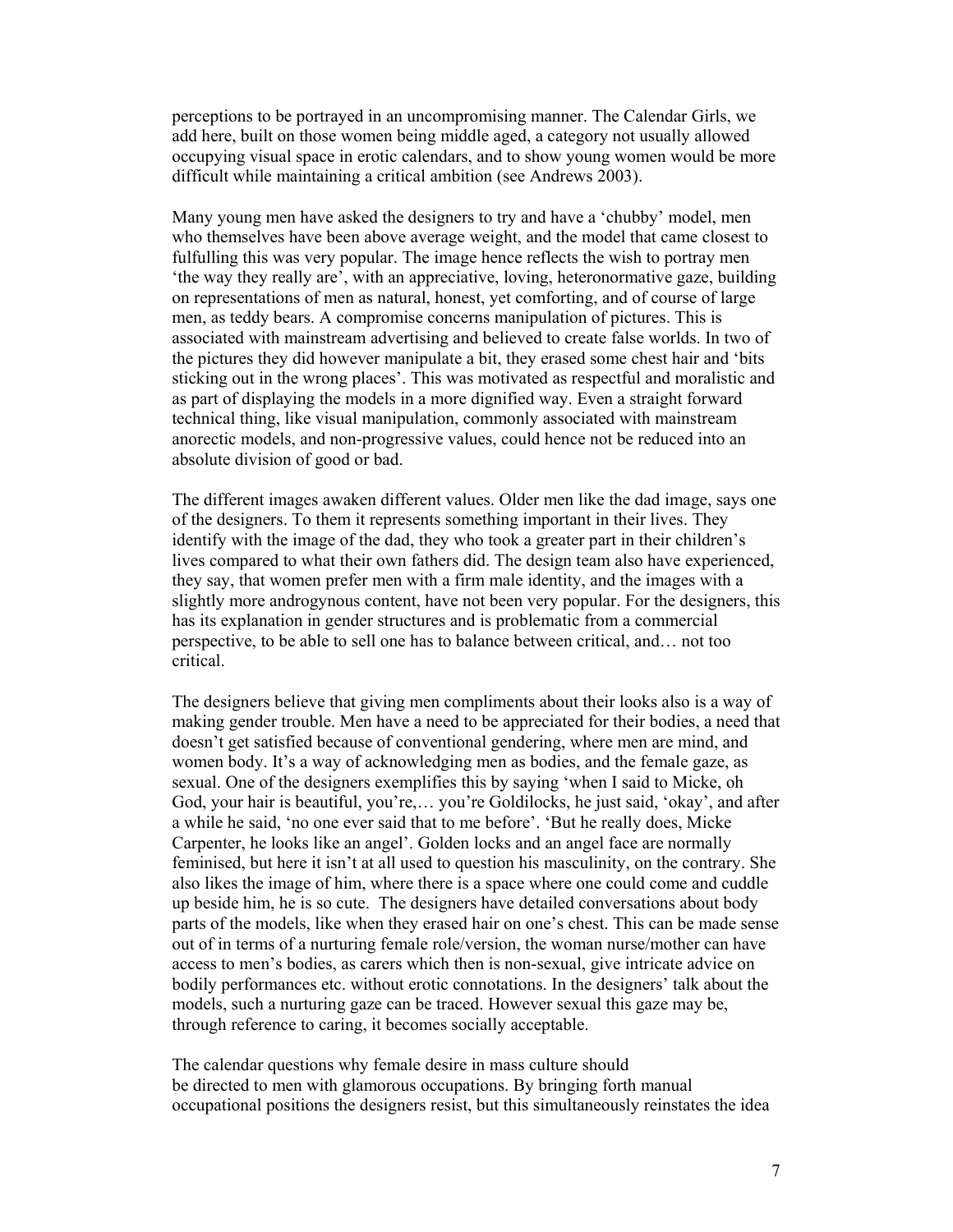of men being identified with their work, a common stereotype in advertising. In mainstream advertising men commonly meet us through their positions, women on the other hand are portrayed as their bodies. Even though many women are film/popstars, mothers or even dentists, and men's bodies have been shown in more erotic compositions in the past twenty years, it is still not too simplistic to claim that in general women's bodies are sexual/good looking and men are professionals. The idea that a man's identity is his occupation is a firm one. The calendar both uses and breaks with this and the team calls it a good concept.

### 4. Conclusions

Our case study brought forth many ambivalences in this gender troubling comnmodity. Discussions of gender and commercial products can't be reduced to simple dualisms as good/bad, progressive/conventional, commercial/non-commercial, product/art, or stabilising/destabilising (Smith 2002). The designers themselves express how they started out from the straight forward questions about gender representations that are common in second wave feminism, of who stands behind the camera and whose gaze is reproduced in the image. What happens when someone else, someone who isn't tied up by the same gender conventions, like a woman looking voyeuristically through the lense, replaces the man photographer? It's a way of trying to break with gender conventions when it comes to who is looking at whom, and who receives visual pleasure and desire from gazing upon other's bodies. The designers also experienced that the field was far more complicated than they first had imagined and that other questions were raised, such as how far you can take the reversal, whether it reproduces a heteronormative gaze, and how reversal works when it comes to objectification. They had a clear intent to politicise vision.

Compared to the typical 80s male pin-up described by Richard Dyer the Hunks of Hisingen proved to be both similar and different in some significant ways. As predicted there are many props and artefacts in the images that suggest masculinity in terms of activity, labour and strength. This way the feminisation that is suggested by passivity and the state of being looked is made acceptable. They can still fulfil their role as heterosexual men, attractive opposites of the implied feminine onlooker. Most of the pictures can be described as nice and sexy by combining a warm attitude that is clearly expressed in smiles an eyes that are looking straight out from the picture. Few of them seem to signal that their real interest is some place else. Here is a clear difference in comparison with Dyer. Perhaps it is possible to conclude that the attention and warmth is the product of the cooperative effort of the female designer team. By making men do service to women in terms of display and attention we can detect an effort to define a situation that is both sexy and equal – coding a more equal situation than the images Dyer studied.

In terms of gender the calendar may count as subversive by making men pay attention to women, but it is also a manifestation of – of course – heterosexuality. Since society is dominated by heterosexual discourse and heterosexual institutions the calendar from that point of view is not the least subversive, it is part of the iteration of the given order. This is the same conclusion drawn by Merl Storr (2003) in her study of shopping for pleasure of sexy underwear at Ann Summers homeparties. Finally, the answer to the question if there can be male pin-ups must be yes, but their appearance is under very different codes than the feminine original. In our case there was also a complicating mission staked out by the designers; in men´s studies terms, to re-work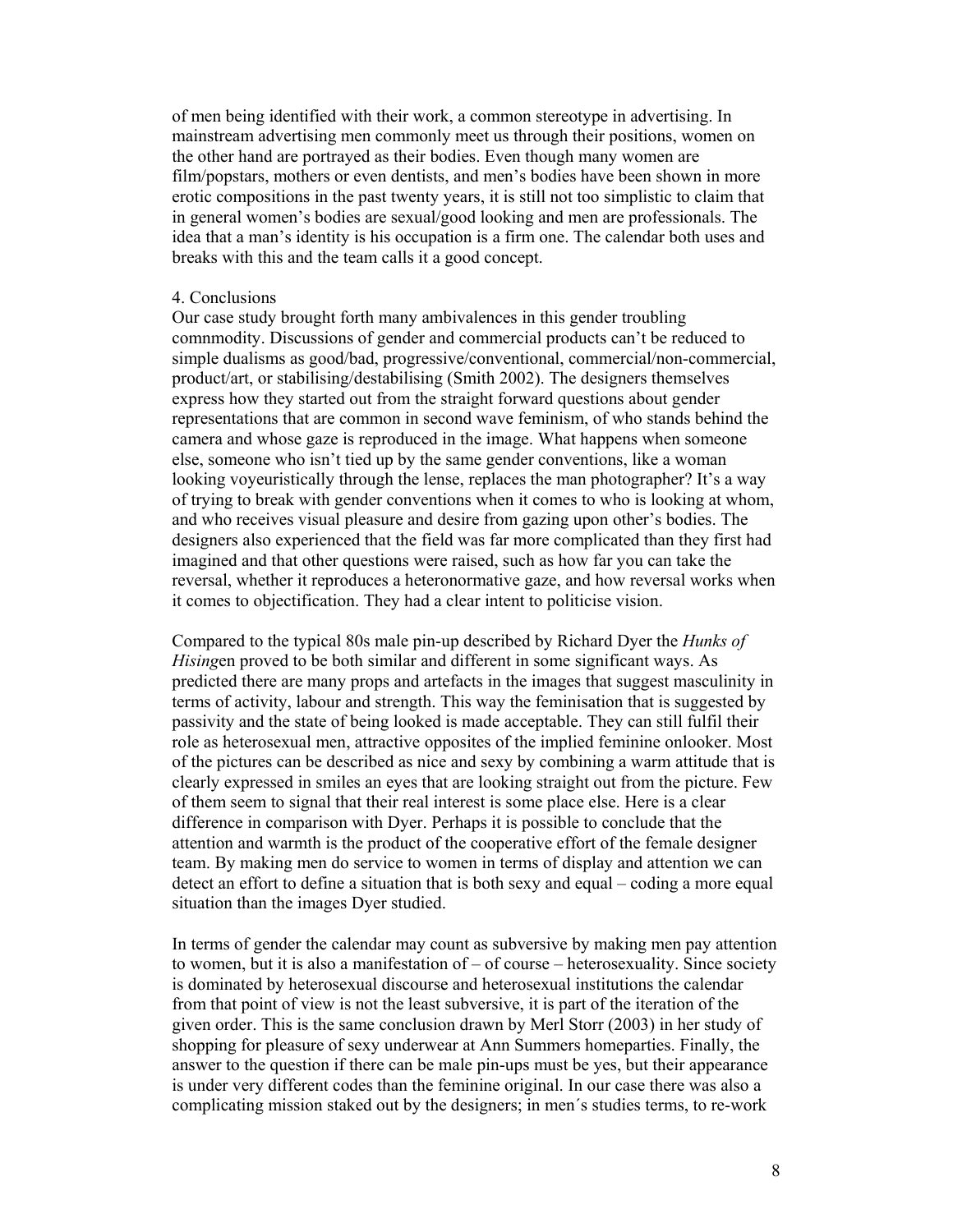hegemony away from affluent middle class models towards bohemia and working class. But it should be noted, they also represent a form of hegemonic masculinity. Discarding cultured middle class masculinity and opting for the natural stance of the worker clearly plays into the hands of affirming masculinity as over all dominant in relation to feminine positions. That working class men are the "natural sex", defined in opposition to women or the middle class men that are "too cultured", is after all one of the most viable of stereotypes. Turning the calendar into a show of queer masculinities would have made it less vulnerable on this point, but then, of course, its appeal to heterosexual female consumers would have been even more limited.

The Calendar builds on stereotyping, identification and desire. It is in intertexual communication with representations in fashion magazines, photography and films (Hall 1997). By using stereotypes it brings attention to gender or masculinity as a performance or masquerade. The reversal of stereotypes and displays of new forms of masculinities is a way of questioning taken for granted notions of gender, gazes and desire. It states that if stereotypes can be reversed, then the original version might also just be a parody. That images of eroticised women are nothing but iterated imitations of gender that we accept because of their conventions. Reversal shows the conventions for what they are, it can be a way of queering the gaze.The calendar combines the second wave feminist approach - advertising is reductive, and the male stereotypes are confining - with a more postmodern attempt to use the language of advertising to subvert its power from within.

Clarissa Smith is critical of the fact that discussions of male striptease focus on the impossibility of role-reversal of who looks at whom as well as what she calls the tendency to rank cultural forms like the male stripper against a measure of good/bad, progressive/conservative. She takes issue with accounts that see the eroticized male body as an aberration, a transgression or a commodification of female sexuality. According to Smith, traditional sociology has examined male stripping as a reversal of traditional gender roles and ignored other aspects, like the experience of participating in a show or performance as a member of a female audience. Smith wants to emphasise that the women she spoke with at a 'Night out with the Chippendales' all did feel sexual desire for the men they had seen on stage. They didn't go to the show just for a laugh or a night out with the girls. They enjoyed and liked what the saw and thought that the men were 'hot'. Smith identifies a lack in theory when it comes to explaining the female gaze. Explanations return to psychoanalytic accounts of the male/female gaze and fail to explain how individual women discriminate between different objects of pleasure and desire and the explanations don't offer any means of understanding how a particular instance of the eroticised male body is offered to female viewers under conditions that enable those women to enjoy looking.

For Smith, the Chippendales show is not just a strip show. Strip is an element within the show but its conventions and modes of performance are not simply the removal of clothing. Its conventions are not entirely borrowed from female striptease and hence not simply a role reversal of subject/object, male/female or looker/looked-at. The Chippendales show, like the catwalk event launched by the designers of the Hunk calendar, is a performance made possible by and contributing to developments within other textual form. On one level the Chippendales show sets itself up as a striptease – clothes come off and body is revealed. Yet it never seems to work in that way – if to work in that way is to encourage members of the audience to stare or gaze upon a